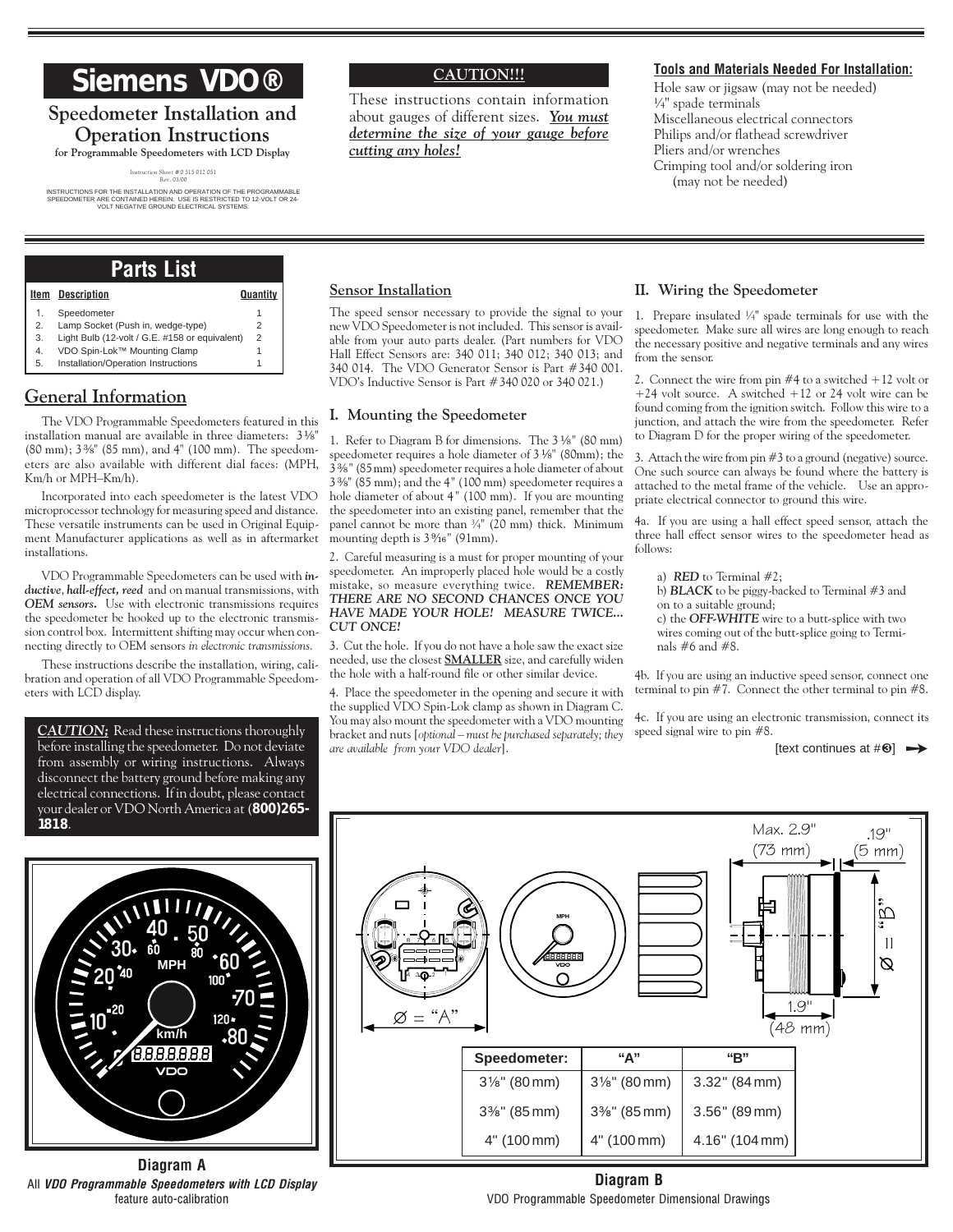

**Diagram D** Proper wiring of the speedometer with:  $\bullet$  Hall-Effect sensors;  $\bullet$  Inductive sensors; or  $\bullet$  Electronic transmissions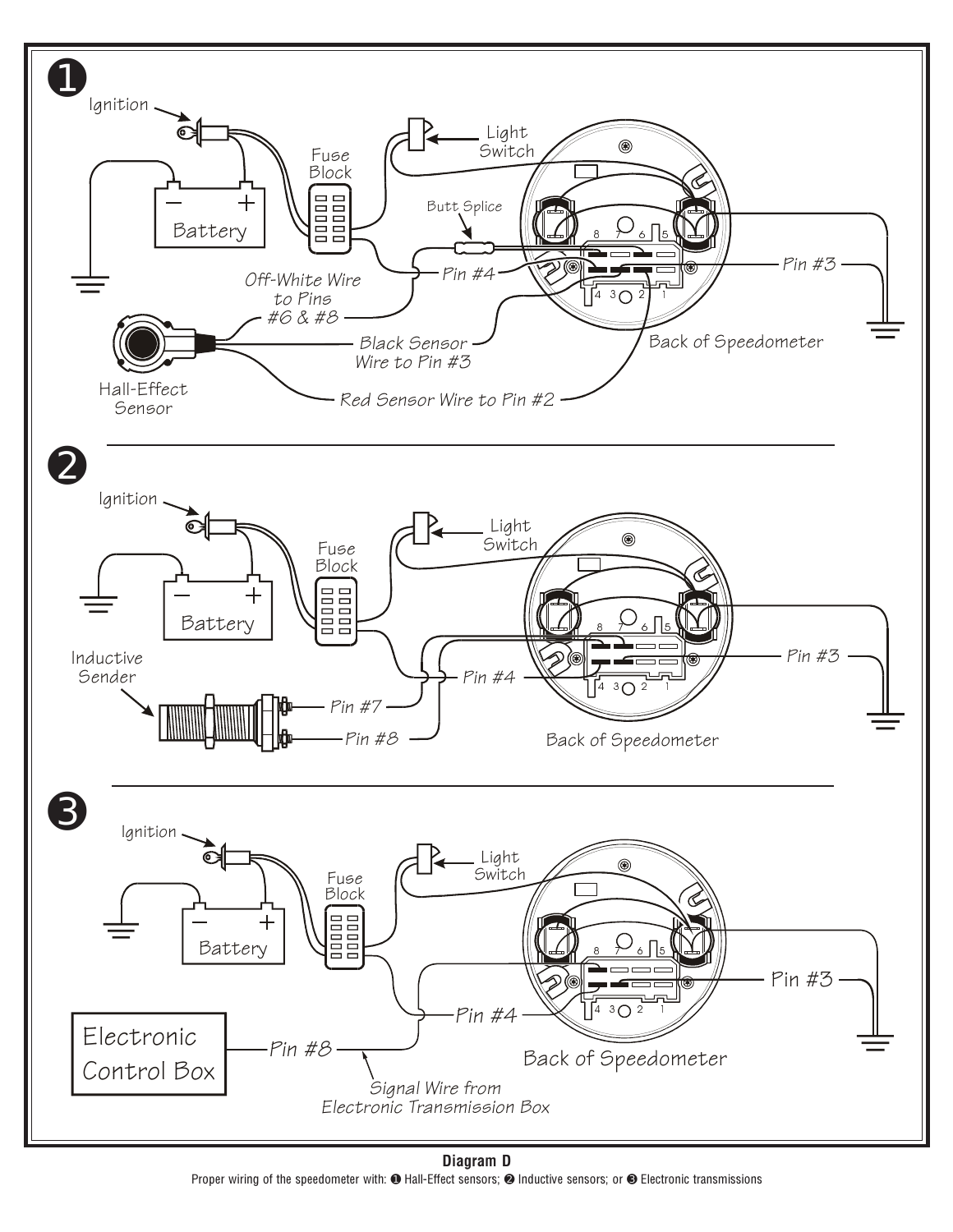

**Diagram C** Proper mounting of the VDO Speedometer

## Ì

5. For wiring of the lights, see Diagram D.

6. Reconnect the battery and turn on the ignition to make sure the speedometer is working. When you turn on the ignition, the speedometer will do an automatic self-test. During this self-test, the pointer moves over the whole scale range, and the LCD display shows the word " [ES]". After the test is completed, the display will reveal either the trip distance or the total distance, depending on which one was selected when the ignition was turned off. Since this is the first time power has been applied to the instrument, the reading will be  $\boxed{0.0}$ , or  $\boxed{b \quad 0.0}$ . If everything is working properly, the installation is complete. If it isn't, re-check your wiring.



**Diagram E** The LCD on the speedometer will show this display during, then after the self-test.

#### **III. Calibrating the Speedometer**

Calibration of the *VDO Speedometer with LCD Display* is a relatively simple procedure, and can be accomplished in any of three ways:

- Automatic calibration when driving on a road with the exact distance of 1 mile clearly defined; or on a dynomometer...
- · By the input of the known pulse-per-mile (kilometer) for the vehicle and sensor being used with the speedometer...
- · Using a reference point for adjustment or fine tuning.

You gain access to the calibration functions by pressing the button on the front of the speedometer and holding it in while you turn on the ignition. As you continue to hold in the button, the display will change...scrolling through the three calibration methods and stopping on each one for about two seconds.



### **Diagram F** Calibration modes as displayed on the Speedometer's LCD

The display lists the auto-calibrate mode as FutULL the pulse-per-mile mode as  $\sqrt{P}$  PULSE ; and the reference/ fine-tune mode as  $H_{\rm d}$   $H_{\rm d}$  . When you see the method you wish to use, let go of the button and that function will be enabled. See Diagram F.

#### 1. Autocalibration  $(H_U \nmid \Pi_L)$

The auto-calibration function can be used successfully only on:  $\bullet$  A road with the distance of one mile accurately designated or  $\Theta$  A dynomometer.

*To use the autocalibrate mode:*

1. Press the button on the front of the speedometer, hold it in, and start the engine. Release the button when the display reads, " HutDCL .

2. After three seconds, the word " bUttOn " will show on the display. When you are ready to begin your calibration run, press the button again. The display will now begin flashing the word " $5tHrt$ .

#### 3. Drive the reference distance of one mile (or 1 kilometer). *NOTE: As you drive this distance, the speedometer needle will not register or move. This is a normal occurrence during the autocalibration process.*

4. When you have gone *exactly* one mile, press the button again. If the electronic impulse rate detected by the speedometer's microprocessor is within the calibration range limits of 500 to 399,999, the rate will be shown on the LCD display. For example, your reading might be "P16000  $\cong$  Calibration Range 16000). Such a display indicates that the impulse rate detected during the reference mile you drove exactly matches the microprocessor's programmed rate for 1 mile. That means the speedometer is now perfectly calibrated to provide the most accurate display possible of both speed and distance. The speedometer finishes its autocalibration by moving the pointer through a full sweep, then back down to zero.

*However,* if the speedometer detects any kind of error during your run, the LCD will display the following message: F 0.0 . This means no useable impulse was detected. In this case, simply turn off the ignition, and start the process again.



**Diagram G** LCD Sequences as they appear during Automatic Calibration

#### **2. Manual Calibration with a known value**  $(P_1 | F)$

If you know the exact calibration value for the vehicle and type of sensor you are using (pulse-per-mile or pulse-perkilometer), you may use that value to manually calibrate the speedometer.

*To calibrate your VDO Speedometer manually:*

1. Press and hold in the button on the front of the speedometer as you turn on the ignition. Hold in the button until the word  $\cdot$   $PLSE$  " is displayed on the LCD readout.



#### **Diagram H**

LCD Sequences as they appear during Manual Calibration

2. As soon as you see the word " $P \cup \subseteq F$ , "release the button. After a few seconds, the display will start flashing a series of numbers (factory default setting) that you can change to represent the correct calibration impulse value. For example, a number like 50000 will show on the display, with each digit flashing in turn, except for the last digit on the right, which is fixed: first, the second **0** from the right; then the third **0** from the right; then, the next **0**; and finally, the **5**.

3. As each number flashes, press the button to change it until the correct digit appears (that is, the number you wish to input).

For example, let's say the number that represents the correct calibration value for your vehicle and sensor is "43850." When you begin the manual calibration process, the LCD displays a default value. Each digit, except the one farthest to the right, will flash, in turn, from right to left. Wait until the second digit from the right starts to flash again. When it does, press the button to start cycling through the numbers available for this digit. When the number "5" appears, release the button.